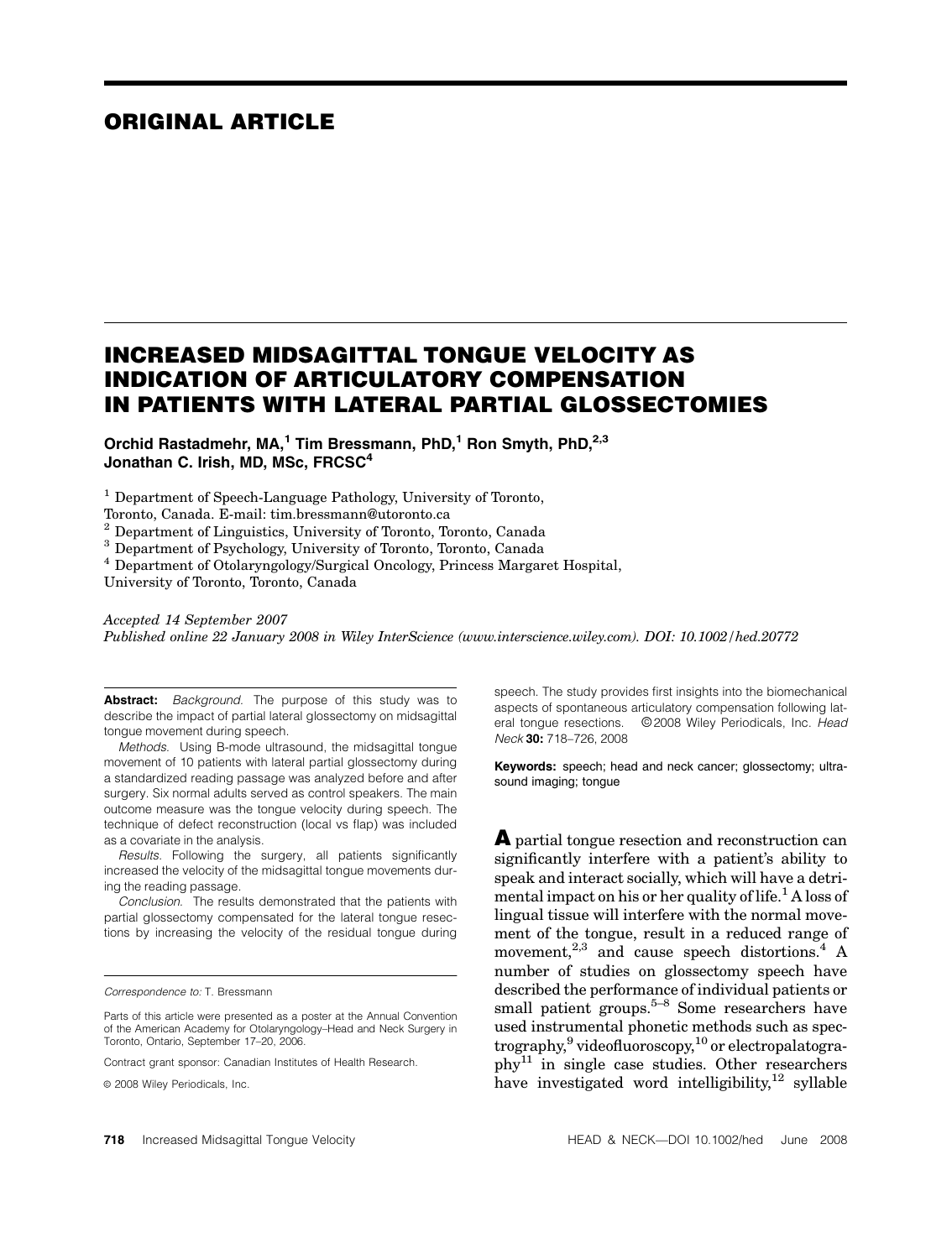

FIGURE 1. Graphical representation of the tumor sizes and locations as documented by the surgeon. (A) Patients with local defect closure. (B) Patients with flap closure.

repetition rate, $^{13}$  vowel formants, $^{14}$  electropalatographic contact patterns, $15$  and sagittal tongue shapes.<sup>16</sup>

A number of surgical variables determine postoperative speech and tongue function. It has been suggested that the extent,  $17$  the site,  $18,19$  or the reconstruction of the defect are the crucial fac- $\cos^{20}$  Pauloski et al<sup>3</sup> assessed the speech and surgical results from 142 patients and concluded that the extent of the resection correlated with the decrease in articulatory precision, and that flap reconstructions led to poorer outcomes than local closures. However, the defects that were closed with flaps were considerably larger than those closed locally. Nicoletti et  $al^2$  used an automatic speech-analyzer to assess speech production in 196 patients. Using correlation analyses, the authors demonstrated that larger resections led to poorer speech results. Local reconstructions led to better results than flap reconstructions when the group was analyzed as a whole, but comparisons in location subgroups failed to differentiate between reconstructive techniques.

One constant problem in the study of glossectomy speech has been the visualization of dynamic tongue movement. It has proven difficult to assess the effect of a tumor resection on the movement of the tongue during speech because the tongue is concealed in the oral cavity. Researchers have used electropalatography to visualize linguopalatal contact patterns.11,15 However, the electropalatograph only provides indirect information about tongue movement. Videofluoroscopy provides a more complete picture of tongue movement<sup>10</sup> but exposes the patient to radiation. MRI has so far been limited to static visualizations.<sup>16</sup>

The goal of this study was to document the impact of a lateral tongue resection on the speed of tongue movement in patients before and after a partial lingual resection, using midsagittal Bmode ultrasound imaging. Ultrasound is a practical, biologically safe, and patient-friendly way of imaging the tongue for speech research in normal and disordered populations.21–23 It was expected that the patients would show decreased lingual velocity in speech following the resection. This expectation was based on the assumption that scarring of the defect site would tether the residual tongue and restrict function.<sup>17</sup> The technique used for defect reconstruction (local closure vs flap reconstruction) was also taken into account.

#### MATERIALS AND METHODS

**Participants.** Ten patients with tongue cancer (5) patients with T1, 3 with T2, and 2 with T3 tumors) took part in this study. The mean age of the group was 45 years, with a standard deviation of 8.4 years and a range of 34 to 64 years. Following the partial lateral tongue resections, 5 patients received local closure reconstruction, and 5 patients underwent microvascular free flap reconstruction (3 radial forearm flaps and 2 anterolateral thigh flaps). The extent of the resection was documented using a graphical mapping proto $col.<sup>2,24</sup>$  The results of the graphical mapping may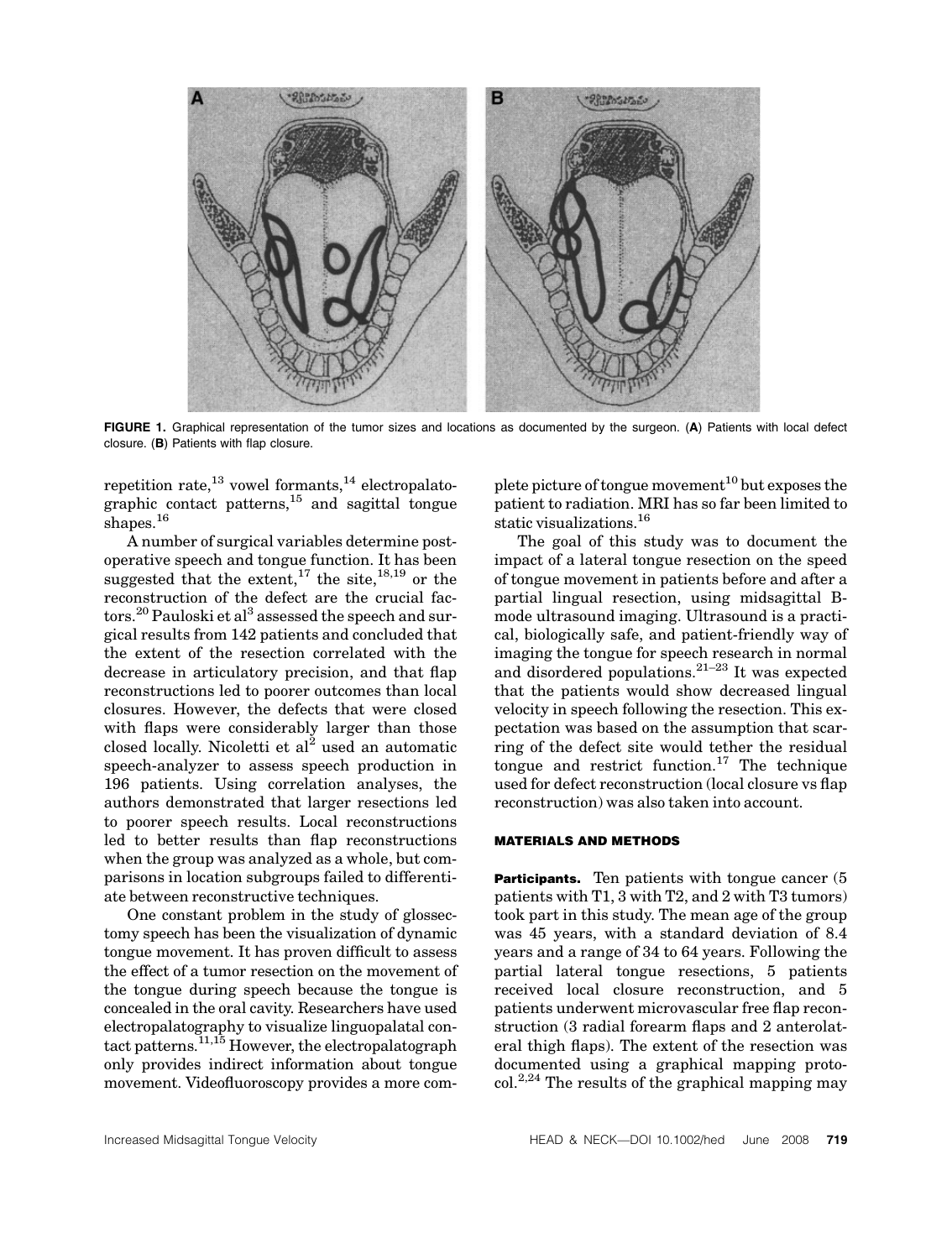

FIGURE 2. Research setting and instrumentation.

be found in Figure 1. Six normal speakers constituted the comparison group. The mean age of this group was 38 years with a standard deviation of 10.1. The age range of the normal speakers was 25 to 55 years. All patients and controls spoke Canadian English with the standard Southern Ontario accent that is common in Toronto. Using convenience sampling, the patients were recruited from the Wharton Head and Neck Cancer Center at the Princess Margaret Hospital in Toronto. All research procedures were approved by the Research Ethics Boards at Princess Margaret Hospital, University Health Network, Toronto (REB protocol No. 03-0274-CE) and the University of Toronto (REB protocol No. 11847).

The patients with glossectomy were seen a few days before their surgery and 2 months after the surgery. At this point in time, wound healing is relatively complete and swelling has largely receded. If the patients were undergoing adjuvant radiation therapy, they were seen before the radiation started.

Recording Procedures. A General Electric Logiq Alpha 100 MP ultrasound scanner (General Electric Medical Systems, Milwaukee, Wisconsin) with a model E72 6.5 MHz transducer with a 114 $^{\circ}$ microconvex array was used to record the participants' tongue movement in the midsagittal plane. The midsagittal is the most reliable plane for imaging the tongue along its length from the tongue blade to the tongue base. The participants were seated on an office chair with their forehead against a headrest and their neck on the ultrasound transducer. The video output from the ultrasound machine was recorded to a digital video camera (ZR 45 MC, Canon, Ontario, Canada) with a frame rate of 30 frames/second. The

acoustic signal was simultaneously recorded using an AKG C420 headset microphone (AKG Acoustics, Nashville, Tennessee), phantom-powered by a Behringer UltraGain Pro 2200 linedriver (Behringer, Bothell, Washington). The research setup is shown in Figure 2. The participants read the first 4 sentences of the Grandfather Passage<sup>25</sup>: "You wished to know all about my grandfather. Well, he is nearly 93 years old. He dresses himself in an ancient black frock coat, usually minus several buttons. Yet, he still thinks as swiftly as ever.'' Reading a passage with a variety of phonemes was chosen as a task that is reasonably similar to everyday conversational speech.

Data Analysis. The digital video films were downloaded to a computer and analyzed using the Ultrasonographic Contour Analyzer for Tongue Surfaces software (Ultra-CATS $^{21}$ ). The Ultra-CATS allows the experimenter to extract the individual frames from a movie sequence. The experimenter can then make semiautomatic measurements of the tongue height on these frames by tracing the tongue contour with a drawing tool. The distance from the ultrasound transducer to the tongue surface was measured along radiating gridlines at  $5^\circ$  intervals (Figure 3).

In the present study, all Ultra-CATS measurements were made by the first author. Her intrarater reliability was assessed by remeasuring a segment of the data. The mean measurement error was found to be 0.77 mm (SD, 0.69 mm). When the cumulative frequencies of the errors were analyzed, it was found that 72% of the meas-



FIGURE 3. Screenshot of the Ultra-CATS software<sup>22</sup> with the measurement grid superimposed over a midsagittal ultrasound image. The anterior tongue is toward the right of the image.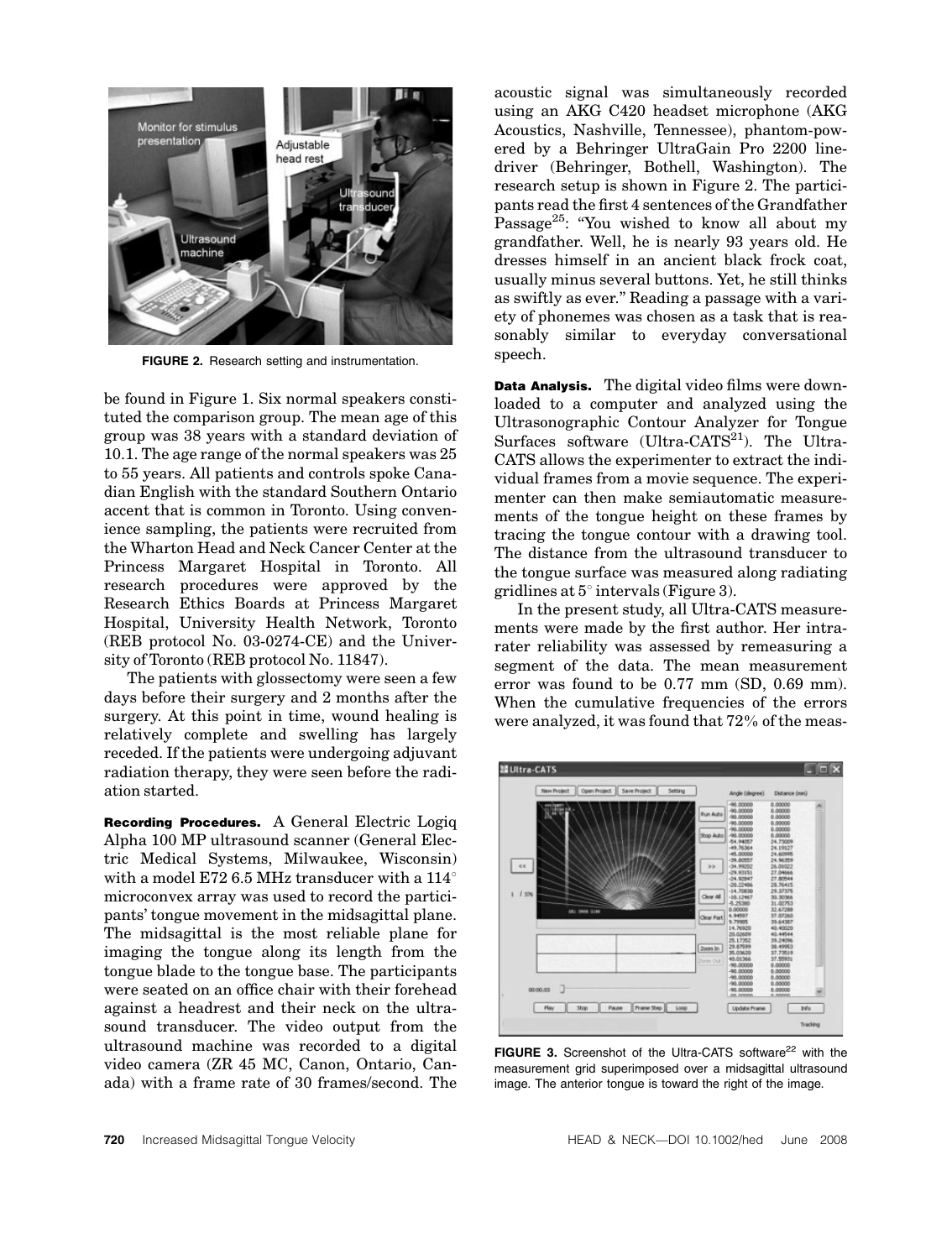urements were within 1 mm, and 93% within 2 mm of each other. No single measurement error exceeded 3 mm. Since the manufacturer of the ultrasound machine estimates the accuracy of the ultrasound image to be within  $\pm 1$  mm, these results were deemed acceptable.

The tongues of different speakers may vary in length. As a result, an unequal number of measurement points may be obtained between speakers. As previously reported,  $22,23$  the measurement points between  $25^{\circ}$  anterior and  $25^{\circ}$  posterior can usually be reliably recorded in all participants. However, the measurement points at  $30^{\circ}$  or at wider angles may yield missing data in some patients. In order to reduce the overall volume of the data for the analysis, 3 representative measurement points were selected. The measurements at  $25^{\circ}$  posterior capture the movement of the posterior tongue, those at  $0^{\circ}$  the dorsum of the tongue, and those at  $25^{\circ}$  anterior the tongue blade (Figure 4).

The distance data were used to calculate the velocity of the midsagittal tongue at the measurement points  $25^{\circ}$  posterior,  $0^{\circ}$ , and  $25^{\circ}$  anterior. The tongue height in each ultrasound frame was subtracted from the tongue height in the next frame. Because the manufacturer of the ultrasound machine reports a measurement accuracy of  $\pm 1$  mm, height differences of less than 1 mm were discarded. In order to calculate the average velocity at each of the 3 measurement angles, the absolute values of the height differences were added up and divided by the total time of the movie sequence.

#### RESULTS

Reading Time. The average time that it took each patient to read the first 4 sentences of the Grandfather passage was  $12.99$  seconds  $(SD = 0.5934)$  at the preoperative assessment and 13.16 seconds (SD  $= 0.5835$  at the postoperative assessment. The increase in time was not statistically significant according to a paired samples t test:  $t(9) = 1.176$ , p  $= .270$ . The control speakers read the same passage in 13.47 seconds  $(SD = 0.8548)$ . According to the results of 2 independent samples  $t$  tests, there were no significant differences in the mean reading times between the normal speakers and the patients before  $(t(14) = 1.322, p = .207)$  or after the partial glossectomy surgery  $(t(14) = 0.857, p = .406)$ .

**Tongue Velocity.** Table 1 shows the mean values and standard deviations for the average lingual



FIGURE 4. Midsagittal view of the tongue with superimposed measurement grid. The grid angles that were used for the subsequent statistical analyses are highlighted.

height in the patients before and after the operation, and in the normal participants. The average lingual height for every measurement angle was calculated by adding up all measurement values at this angle and calculating the mean. The measurement values at the different angles demonstrate that, in the patients, the distance of the midsagittal tongue surface from the transducer during speech increased postoperatively. The height measurements were used to calculate the tongue velocity, as described earlier. A summary of the results for lingual velocity can be found in Table 2 and Figure 5. The patients moved their tongues at an average speed of 0.029 m/s (SD  $=$ 0.0027) before the partial glossectomy as opposed to  $0.044$  m/s (SD =  $0.0065$ ) after the surgery. The average velocity in the patients after the operation was higher than in the normal speakers  $(\text{mean}, 0.038 \text{ m/s}; SD = 0.0084).$ 

Comparison of the Tongue Velocity in Patients with Tongue Cancer before and after Glossectomy **Surgery.** All statistical analyses were conducted for 3 representative points on the midsagittal tongue surface:  $25^{\circ}$  posterior represented the posterior tongue ("posterior"),  $0^{\circ}$  represented the center ("center"), and  $25^{\circ}$  anterior represented the anterior tongue (''blade''; see Figure 2). To compare the velocity of movement in these 3 lingual segments before and after the glossectomy operation, a mixed  $2 \times 3 \times 2$  analysis of variance (ANOVA) was used. Time (preoperation: ''pre''; and postoperation: "post") and tongue segment (posterior, center, and blade) constituted the within-subject factors. The type of the reconstruc-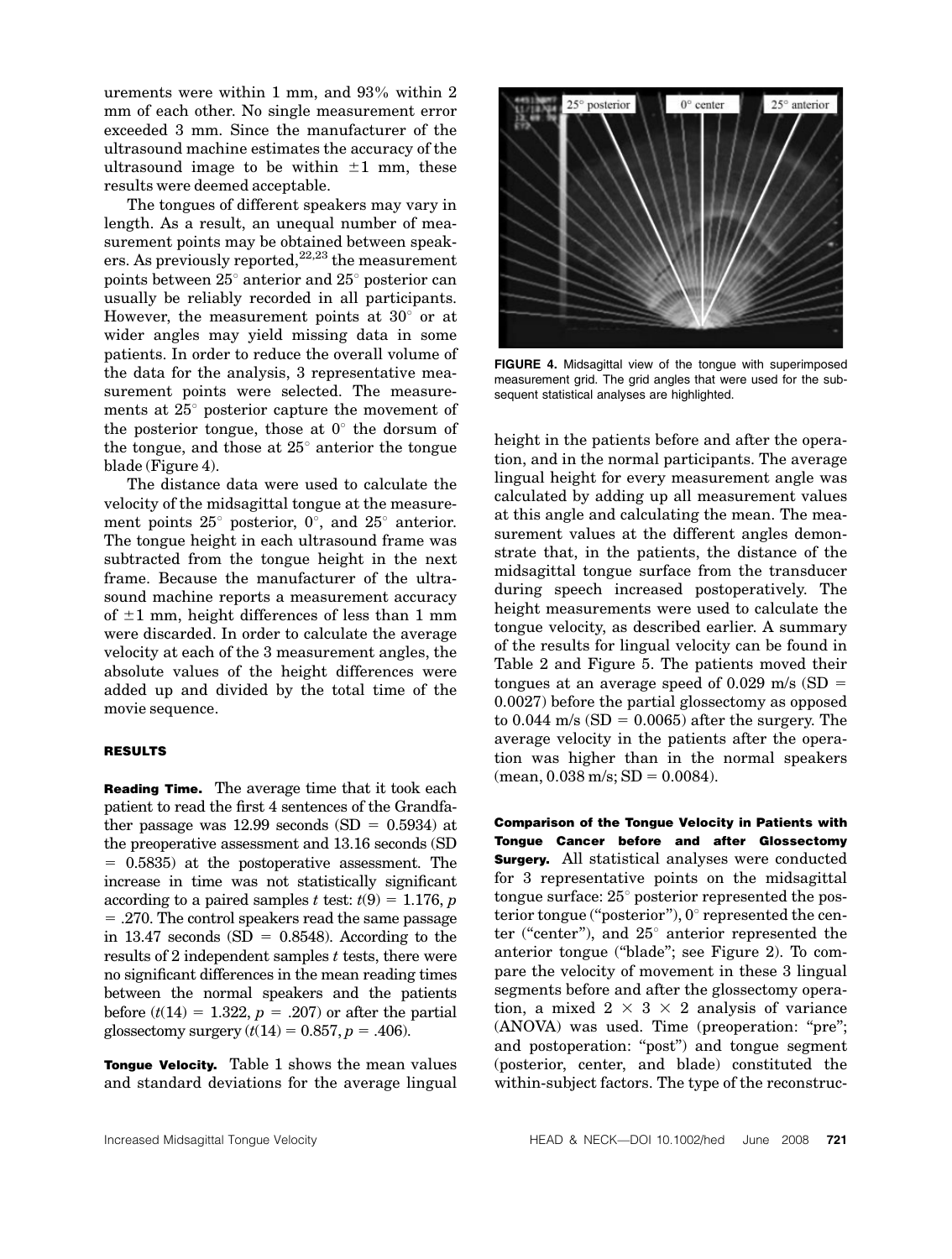| Subject number | Condition       | Reconstruction | Tongue height, mean (SD), mm |              |              |
|----------------|-----------------|----------------|------------------------------|--------------|--------------|
|                |                 |                | Posterior 25°                | Center 0°    | Anterior 25° |
| 1              | Preglossectomy  |                | 54.09 (3.83)                 | 52.13 (2.84) | 48.02 (3.72) |
| 1              | Postglossectomy | Local closure  | 58.86 (4.84)                 | 64.99 (1.98) | 67.58 (3.96) |
| $\mathbf{2}$   | Preglossectomy  |                | 50.33 (5.90)                 | 53.90 (3.86) | 56.82 (5.24) |
| $\mathbf{2}$   | Postglossectomy | Local closure  | 57.56 (5.69)                 | 62.66 (4.90) | 62.47 (6.22) |
| 3              | Preglossectomy  |                | 39.22 (3.21)                 | 41.93 (2.66) | 49.35 (2.90) |
| 3              | Postglossectomy | Local closure  | 55.49 (3.40)                 | 56.52 (3.04) | 66.71 (3.07) |
| 4              | Preglossectomy  |                | 55.79 (4.09)                 | 54.60 (2.97) | 41.56 (3.53) |
| 4              | Postglossectomy | Local closure  | 56.67 (2.90)                 | 66.05 (2.15) | 63.74 (3.43) |
| 5              | Preglossectomy  |                | 57.26 (3.53)                 | 52.81 (2.80) | 46.71 (3.67) |
| 5              | Postglossectomy | Local closure  | 53.57 (4.65)                 | 64.61 (3.14) | 64.92 (3.81) |
| 6              | Preglossectomy  |                | 50.64 (1.79)                 | 53.05 (1.68) | 50.95 (2.95) |
| 6              | Postglossectomy | Free flap      | 59.80 (3.36)                 | 61.96 (5.54) | 63.96 (3.70) |
| $\overline{7}$ | Preglossectomy  |                | 46.43 (4.94)                 | 40.83 (3.97) | 40.50 (3.78) |
| 7              | Postglossectomy | Free flap      | 56.28 (4.21)                 | 58.51 (5.44) | 67.06 (4.17) |
| 8              | Preglossectomy  |                | 31.48 (2.82)                 | 42.61 (4.50) | 46.69 (4.97) |
| 8              | Postglossectomy | Free flap      | 51.47 (5.19)                 | 62.52 (4.60) | 68.19 (5.28) |
| 9              | Preglossectomy  |                | 46.37 (3.64)                 | 48.81 (3.95) | 48.71 (3.53) |
| 9              | Postglossectomy | Free flap      | 63.64 (5.22)                 | 56.41 (3.57) | 56.46 (2.86) |
| 10             | Preglossectomy  |                | 41.36 (3.41)                 | 39.81 (2.29) | 38.60 (2.09) |
| 10             | Postglossectomy | Free flap      | 50.37 (2.84)                 | 55.28 (3.46) | 59.37 (3.30) |
| 11             | Normal speaker  |                | 49.29 (4.85)                 | 57.98 (4.21) | 58.87 (4.61) |
| 12             | Normal speaker  |                | 42.58 (7.31)                 | 57.64 (2.56) | 53.75 (3.77) |
| 13             | Normal speaker  |                | 49.97 (5.48)                 | 61.84 (3.54) | 65.50 (3.96) |
| 14             | Normal speaker  |                | 40.54 (5.57)                 | 48.41 (3.68) | 50.52 (5.57) |
| 15             | Normal speaker  |                | 38.58 (6.43)                 | 57.96 (4.47) | 64.56 (4.95) |
| 16             | Normal speaker  |                | 39.84 (4.05)                 | 46.50 (2.14) | 50.61 (3.49) |

Table 1. Tongue height in patients with tongue cancer before glossectomy, in patients with tongue cancer after glossectomy, and in normal speakers.

tion (local closure and free flap) was the betweensubject factor. The analysis revealed a significant main effect of time:  $F(1, 8) = 228.74$ ,  $p < .001$ ; and of tongue segment:  $F(2, 16) = 17.9, p < .001$ .

A significant interaction was found between the factors time and tongue segment:  $F(2, 16) =$ 5.27,  $p \lt 0.05$ . Correlated samples t tests were used to further investigate this interaction. The  $t$ tests indicated significant mean differences between preposterior and postposterior:  $t(9) =$ 12.63,  $p < 0.001$ ; between precenter and postcenter:  $t(9) = 5.11$ ,  $p < .002$ ; and between preblade and postblade:  $t(9) = 8.72$ ,  $p < .001$ , demonstrating that the velocity of all tongue segments increased significantly after the glossectomy.

No significant interactions were found between the factors time and type of reconstruction:  $F(1, 8) = 0.653, p = .442$ ; between the factors tongue segment and type of reconstruction:  $F(2)$ ,  $16 = 0.545$ ,  $p = .590$ ; or between the factors time, tongue segment, and type of reconstruction:  $F(2)$ ,  $16 = 0.296, p = .747$ . The between-group analysis across the 2 groups of patients with different types of reconstruction (local closure and free flap) did not yield a significant main effect of patient group:  $F(1, 8) = 0.55, p = .48.$ 

Comparison of Tongue Velocity in Patients before and after Glossectomy Surgery, and in the Normal **Speakers.** The tongue velocities of the normal speakers, the patients with local closure, and the patients with free flaps were compared for the preoperative and postoperative examinations. For each session, a  $3 \times 3$  mixed ANOVA was used. The factor tongue segment (posterior, center, and blade) was the within-subjects factor and the factor participant's condition (the patients with local closure reconstruction [''local''] the patients with free flap reconstruction ["flap"] and the normal speakers [normal]) was the between-subjects factor.

The analysis revealed a significant main effect of tongue segment for the preoperative session:  $F(2, 26) = 6.589, p < 0.01$ ; as well as for the postoperative session:  $F(2, 26) = 17.561$ ,  $p < .001$ . The between-group analysis across the 3 conditions indicated a significant main effect of the participants' condition before:  $F(2, 13) = 6.811$ ,  $p < 01$ and after the glossectomy surgery:  $F(2,13) =$ 4.596,  $p < 0$ 4. There was no significant interaction between the factors tongue segment and condition before:  $F(4, 26) = 3.126$ ,  $p = .073$  and after the surgery:  $F(4, 26) = 1.441$ ,  $p = .249$ . Multiple Bonferroni comparisons were conducted to further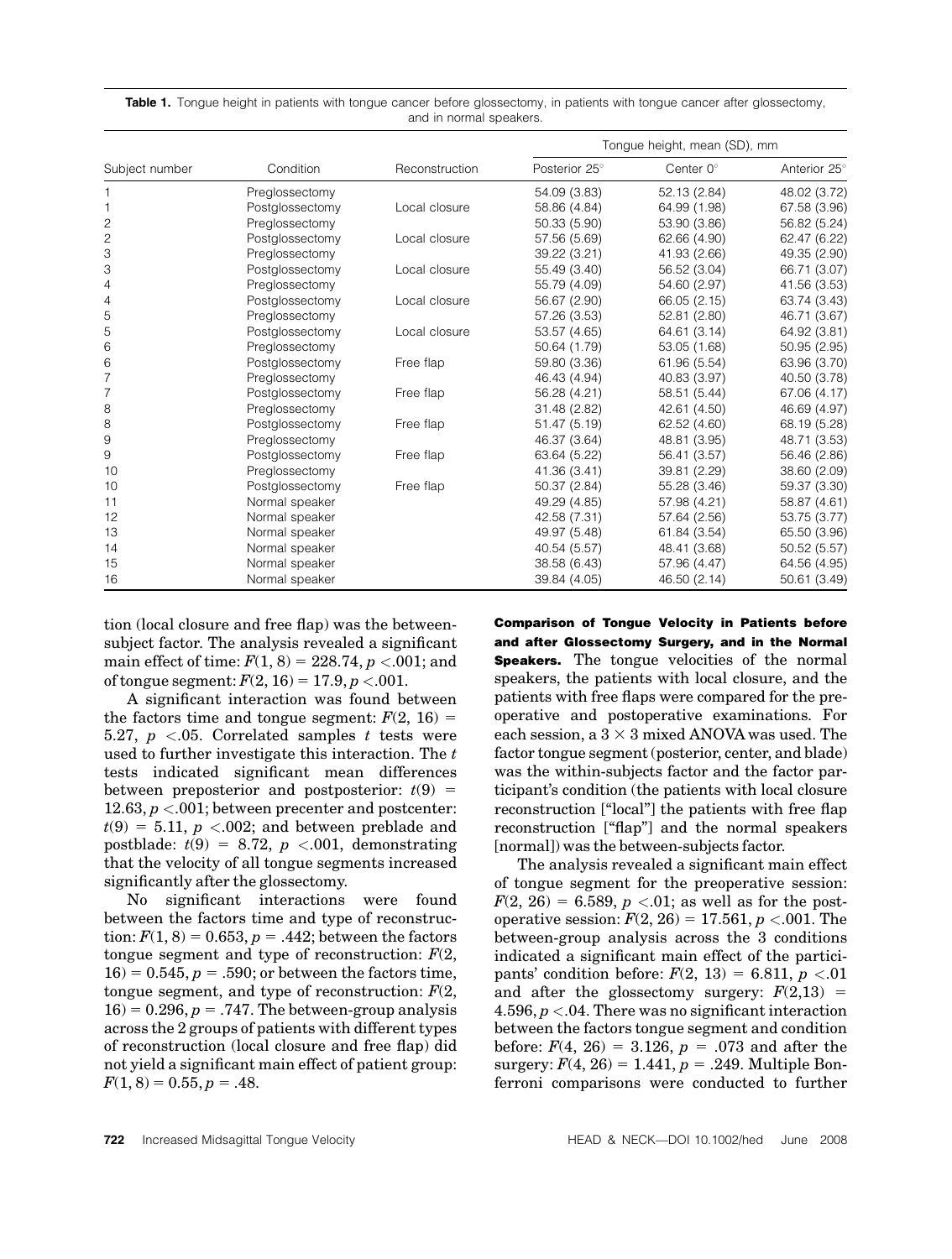|                | Condition       | Reconstruction | Velocity, mean (SD), m/s |               |               |
|----------------|-----------------|----------------|--------------------------|---------------|---------------|
| Subject number |                 |                | Posterior 25°            | Center 0°     | Anterior 25°  |
|                | Preglossectomy  |                | 0.03566(0.06)            | 0.02111(0.02) | 0.03012(0.02) |
| 1              | Postglossectomy | Local closure  | 0.06292(0.05)            | 0.04105(0.03) | 0.04256(0.02) |
| $\mathbf{2}$   | Preglossectomy  |                | 0.03359(0.06)            | 0.02806(0.06) | 0.03228(0.05) |
| $\mathbf{2}$   | Postglossectomy | Local closure  | 0.05604(0.04)            | 0.05478(0.07) | 0.04792(0.03) |
| 3              | Preglossectomy  |                | 0.02694(0.03)            | 0.02025(0.05) | 0.03697(0.01) |
| 3              | Postglossectomy | Local closure  | 0.06202(0.01)            | 0.06554(0.03) | 0.04271(0.06) |
| 4              | Preglossectomy  |                | 0.04147(0.02)            | 0.03135(0.02) | 0.02731(0.02) |
| 4              | Postglossectomy | Local closure  | 0.05235(0.04)            | 0.04269(0.07) | 0.04172(0.01) |
| 5              | Preglossectomy  |                | 0.03283(0.03)            | 0.02819(0.04) | 0.03798(0.04) |
| 5              | Postglossectomy | Local closure  | 0.06334(0.02)            | 0.03874(0.05) | 0.03684(0.06) |
| 6              | Preglossectomy  |                | 0.02822(0.05)            | 0.02699(0.02) | 0.03589(0.02) |
| 6              | Postglossectomy | Free flap      | 0.05956(0.01)            | 0.04723(0.06) | 0.04042(0.05) |
| $\overline{7}$ | Preglossectomy  |                | 0.03502(0.02)            | 0.03573(0.01) | 0.02718(0.05) |
| $\overline{7}$ | Postglossectomy | Free flap      | 0.06154(0.06)            | 0.04565(0.02) | 0.04195(0.01) |
| 8              | Preglossectomy  |                | 0.02329(0.04)            | 0.03201(0.04) | 0.03423(0.03) |
| 8              | Postglossectomy | Free flap      | 0.06417(0.04)            | 0.05195(0.03) | 0.03988(0.01) |
| 9              | Preglossectomy  |                | 0.03305(0.04)            | 0.03059(0.04) | 0.03004(0.01) |
| 9              | Postglossectomy | Free flap      | 0.06401(0.01)            | 0.03922(0.03) | 0.03947(0.01) |
| 10             | Preglossectomy  |                | 0.03727(0.07)            | 0.02854(0.06) | 0.02853(0.03) |
| 10             | Postglossectomy | Free flap      | 0.04284(0.05)            | 0.04993(0.01) | 0.03274(0.04) |
| 11             | Normal speaker  |                | 0.04529(0.02)            | 0.03809(0.05) | 0.04085(0.02) |
| 12             | Normal speaker  |                | 0.08647(0.05)            | 0.02280(0.01) | 0.03131(0.01) |
| 13             | Normal speaker  |                | 0.04105(0.03)            | 0.03362(0.03) | 0.03608(0.06) |
| 14             | Normal speaker  |                | 0.04744(0.02)            | 0.02832(0.02) | 0.04203(0.02) |
| 15             | Normal speaker  |                | 0.07204(0.01)            | 0.03571(0.05) | 0.03924(0.03) |
| 16             | Normal speaker  |                | 0.03523(0.01)            | 0.01834(0.03) | 0.03096(0.04) |

Table 2. The average velocity of tongue movement in patients with tongue cancer before and after glossectomy, and in normal speakers.

investigate the significant main effects. The multiple comparisons for the preoperative session showed significant differences between the tongue velocity of the patients with local closure and that of the normal speakers  $(p < .03)$ , and between the tongue velocity of patients with free flaps and that of the normal speakers  $(p < .03)$ . Thus, the lingual



FIGURE 5. Line graph of the average movement velocities (in meters per second) at different points of the midsagittal tongue surface in patients with tongue cancer before and after glossectomy, and in normal speakers.

velocity of all the patients before glossectomy was significantly lower than that of the normal speakers. In order to identify which tongue segments the patients before glossectomy moved more slowly than the normal speakers, a series of additional  $t$  tests was conducted. The  $t$  tests indicated a significant mean difference between normalcenter and local-center:  $t(4) = 5.205$ ,  $p < .007$ ; and marginally significant mean differences between normal-posterior and local-posterior:  $t(4) =$ 2.689,  $p = .055$ , and between normal-posterior and flap-posterior:  $t(4) = 2.768$ ,  $p = .051$ . No significant differences were found between any other tongue segments across the 3 groups (local, flap, normal). The patients before glossectomy moved their posterior tongue more slowly than the normal speakers.

The multiple Bonferroni comparisons for the postoperative session indicated a significant difference between the tongue velocity of the patients with local closure and that of the normal speakers  $(p < .05)$  and a marginally significant difference between the tongue velocity of the patients with free flaps and that of the normal speakers ( $p = .052$ ). Thus, the lingual velocity of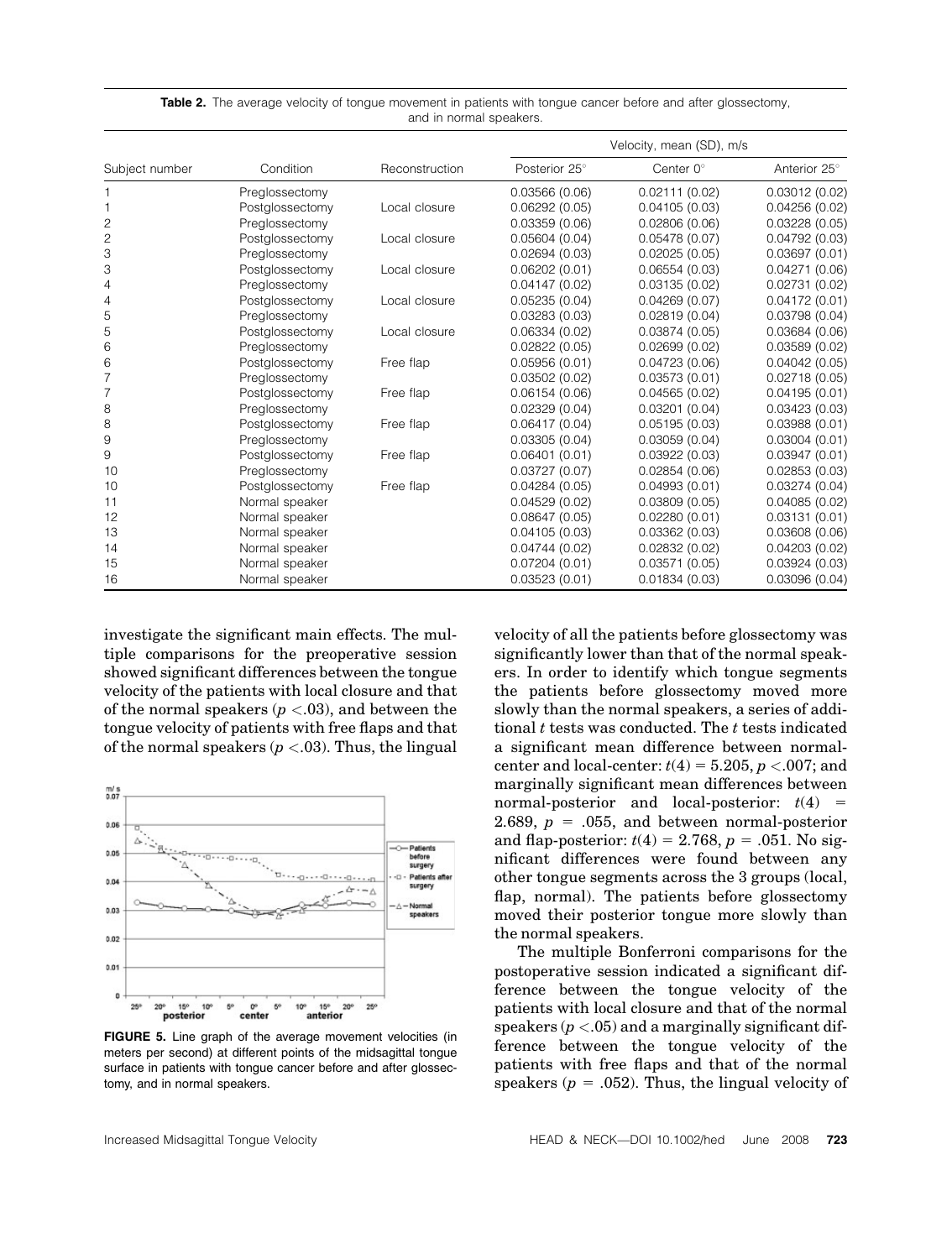both groups of patients was significantly higher than that of the normal speakers. In order to identify the tongue segment that the patients after glossectomy moved faster than the normal speakers, t tests were conducted. The t tests indicated a significant mean difference between normal-center and flap-center:  $t(4) = 14.734$ ,  $p < .001$ , and a marginally significant difference between normal-center and postcenter:  $t(4) = 2.704$ ,  $p = .054$ . No significant mean differences were found between the other tongue segments across the 3 groups (local, flap, normal). After the surgery, the glossectomees moved the center part of their tongue faster than the normal speakers.

### **DISCUSSION**

A partial glossectomy surgery can significantly alter a patient's tongue shape and movement. As a result, oral function and speech may be negatively affected, which in turn may have detrimental effects on the quality of life.<sup>1</sup> It is therefore of paramount importance for head and neck surgeons, speech-language pathologists, and other involved medical professions to develop a better understanding of the biomechanical effects of a lingual resection and reconstruction.

The present study used ultrasound imaging to capture tongue movement in speech. The ultrasound imaging and the subsequent quantitative data analysis provided informative results. At the same time, the imaging method was noninvasive and reasonably comfortable for the research participants. A notable feature of this research study is that a phonetically varied reading passage was used. This is in keeping with a current trend in speech science research to use more ecologically valid speech stimuli for kinematics and acoustic research.<sup>26</sup>

The main outcome measure of this research project was the velocity of the midsagittal tongue movement. The analysis was limited to 3 data points chosen to represent the tongue movement at the blade, dorsum, and posterior tongue. The results indicate that these 3 points sufficiently captured the speed of movement in the different segments of the tongue.

The comparison between the patients and the normal speakers demonstrated that the patients' tongue movement before the operation was slower than in the normal speakers. While this difference was statistically significant, it is impossible to decide whether this finding is clinically relevant based on the present study. The lower velocity in

the patients could be interpreted as a protective mechanism, aimed at minimizing pain or discomfort related to the lingual carcinoma. However, it is important to keep in mind that 2 comparatively small groups of speakers with a natural, uncontrolled variety of tongue sizes and shapes were compared in the present study. The purpose of the control group was to provide first orienting values about what could be considered "normal" in this new and largely uncharted field of research.

Previous research had postulated that a glossectomy operation would decrease lingual range and speed of movement.<sup>4</sup> Contrary to our expectations, the results indicated that patients with glossectomy in this study significantly increased the speed of their midsagittal tongue movement following a lateral resection and reconstruction. This effect was seen in all patients, whether they had undergone local closure or flap reconstruction. The velocity of tongue movement increased significantly in all anatomical regions of the tongue (blade, dorsum, and base). The analysis of the mean reading time for the passage demonstrated that the increase in velocity was not related to a faster speaking rate.

This finding may appear paradoxical at first. It is counterintuitive that a lateral ablation should lead to an increase in midsagittal movement speed. However, recent research in patients with hemiparetic stroke demonstrates that a unilateral loss in physical function leads to compensatory motor learning.27 The unaffected side of the body will compensate for the affected side.<sup>28,29</sup> Doyle<sup>30</sup> describes the phenomenon of hypertonic compensation after partial laryngectomies, which can lead to hyperfunctional voice disorders. A recent imaging study in a group of patients with glossectomy indicated increased activity in the parietal lobes and the cerebellum that was indicative of active compensatory adaptation to the structural defects.<sup>31</sup> In the present study, such compensatory processes may explain the increased speed of tongue movement. In an attempt to compensate, the patients were articulating with more effort, which resulted in higher velocity of movement.

It should be noted that the present study was limited by a number of factors. The patient group was relatively small, and the convenience sampling approach did not necessarily produce a representative sample of tumor locations and sizes. The patients in our study were evaluated relatively early after the partial tongue resection and reconstruction. None of the patients had undergone radiation treatment, which may cause muscle fibrosis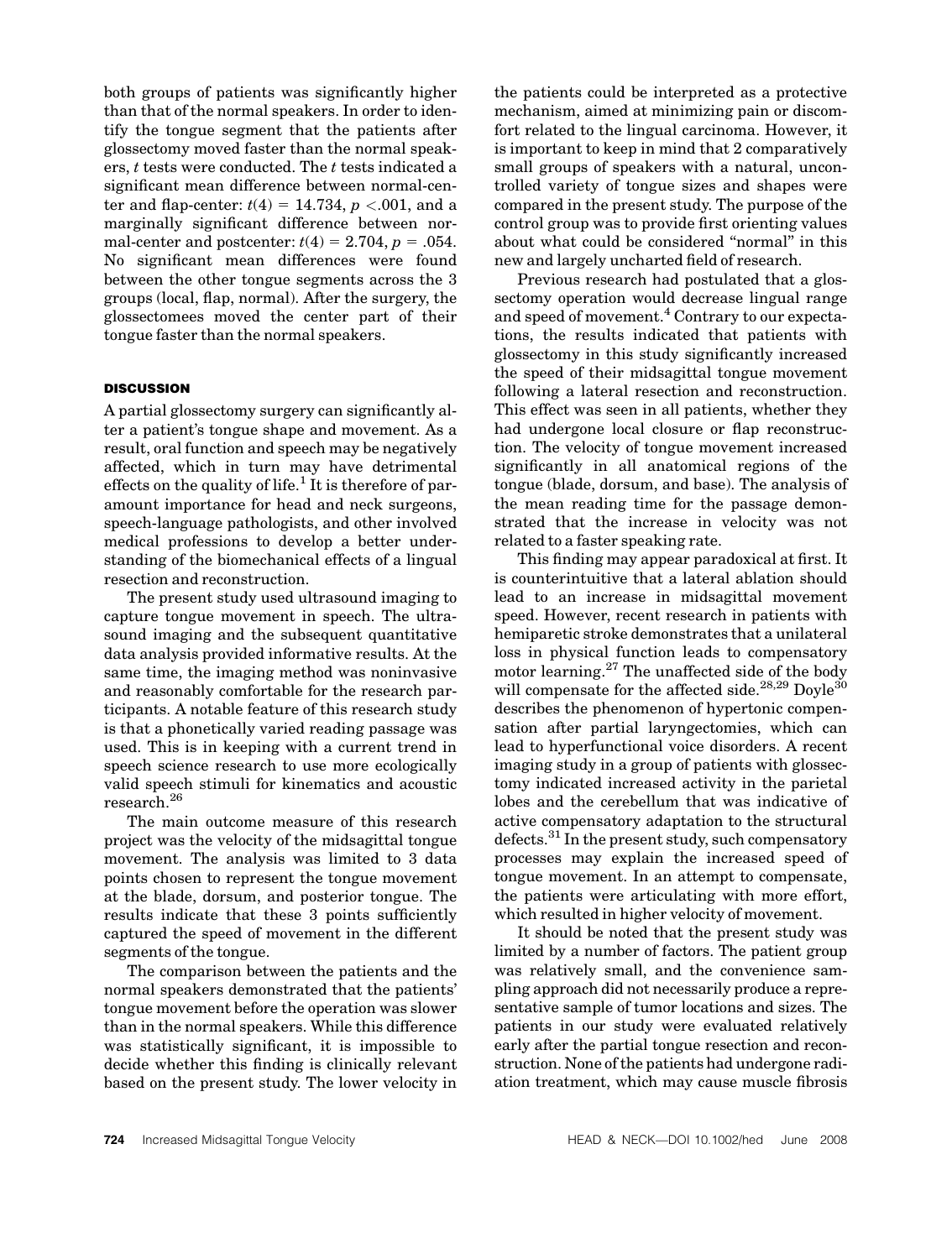as a side effect. As a next step, it will be necessary to investigate whether the increase in velocity will persist or whether the velocity will return to preoperative levels over the longer term. It will also be necessary to investigate the relationship between lingual velocity and speech outcome measures such as intelligibility and acceptability.

Despite the limitations of the present study, the results raise interesting additional questions about the postoperative management of glossectomy speakers. The literature in speech-language pathology about glossectomee speech rehabilitation is remarkably scant and unspecific. A common recommendation in the literature is to use nonspeech range of motion exercises, such as sticking the tongue out, moving it from side to side, etc, to increase the strength and movement of the glossectomee's tongue.<sup>32,33</sup> These exercises are applied with the implicit expectation that they will be beneficial for speech.<sup>34</sup> However, the research presented here demonstrates that these exercises may be applied to a system that is already overcompensating and possibly hyperfunctional or hypermetric. The beneficial effect of nonspeech range of motion exercises may consist of an increase in awareness of the oral structures rather than a strengthening effect or improved phonetic accuracy. Further research will have to determine the most effective treatment strategies for speech rehabilitation in patients with glossectomy.

### **CONCLUSION**

B-mode ultrasound imaging is a practical and patient-friendly method of investigating midsagittal tongue movement in patients with tongue cancer before and after partial glossectomy surgery. The study demonstrated that a partial lateral resection and reconstruction leads to a significant increase in midsagittal movement velocity. This finding is interpreted as evidence of increased articulatory effort, resulting from compensatory motor learning.

**Acknowledgments.** We thank Dr. Pascal Van Lieshout, Department of Speech-Language Pathology, University of Toronto, and 2 anonymous Head & Neck reviewers for helpful comments and feedback. We gratefully acknowledge the help of Parveen Thind, Chiang-Le Heng, and Elizabeth Ackloo with the data collection. We also thank Drs. Ralph Gilbert, Patrick Gullane, and Dale Brown at the Princess Margaret Hospital, University of Toronto, for their help with the patient recruitment.

#### REFERENCES

- 1. Radford K, Woods H, Lowe D, et al. A UK multi-centre pilot study of speech and swallowing outcomes following head and neck cancer. Clin Otolaryngol 2004;29:376–381.
- 2. Nicoletti G, Soutar DS, Jackson MS, et al. Objective assessment of speech after surgical treatment for oral cancer: experience from 196 selected cases. Plast Reconstr Surg 2004;113:114–125.
- 3. Pauloski BR, Logemann JA, Colangelo LA, et al. Surgical variables affecting speech in treated patients with oral and oropharyngeal cancer. Laryngoscope 1998;108: 908–916.
- 4. Korpijaakko-Huuhka AM, Söderholm AL, Lehtihalmes M. Long-lasting speech and oral motor deficiencies following oral cancer surgery: a retrospective study. Log Phon Vocol 1999;24:97–106.
- 5. Massengill R, Maxwell S, Pickrell K. An analysis of articulation following partial and total glossectomy. J Speech Hear Disord 1970;35:170–173.
- 6. Dworkin JP. Glossectomy: a case report. Arch Phys Med Rehabil 1984;63:182–183.
- 7. Morrish L. Compensatory vowel articulation of the glossectomee: acoustic and videofluoroscopic evidence. Br J Disord Commun 1984;19:125–134.
- 8. Bressmann T, Sader R, Whitehill TL, et al. Consonant intelligibility and tongue motility in patients with partial glossectomy. J Oral Maxillofac Surg 2004;62:298–303.
- 9. Perrier P, Savariaux C, Lebeau J, et al. Speech production after tongue surgery and tongue reconstruction. Proceedings of the IVXth International Congress of Phonetic Sciences, San Francisco, 1999. pp 1805-1808.
- 10. Georgian DA, Logemann JA, Fisher HB. Compensatory articulation patterns of a surgically treated oral cancer patient. J Speech Hear Disord 1982;47:154–159.
- 11. Fletcher SG. Speech production following partial glossectomy. J Speech Hear Disord 1988;53:232–238.
- 12. Bradley PJ, Hoover L, Stell PM. Assessment of articulation after surgery of the tongue. Folia Phoniatr 1980;32: 334–341.
- 13. Heller KS, Levy J, Sciubba JJ. Speech patterns following partial glossectomy for small tumors of the tongue. Head Neck 1991;13:340–343.
- 14. Knuuttila H, Pukander J, Maatta T, et al. Speech articulation after subtotal glossectomy and reconstruction with a myocutaneous flap. Acta Otolaryngol 1999;119: 621– 626.
- 15. Imai S, Michi K. Articulatory function after resection of the tongue and floor of the mouth: palatometric and perceptual evaluation. J Speech Hear Res 1992;35:68–78.
- 16. Kimata Y, Sakuraba M, Hishinuma S, et al. Analysis of the relations between the shape of the reconstructed tongue and postoperative functions after subtotal or total glossectomy. Laryngoscope 2003;113:905–909.
- 17. Rentschler GJ, Mann MB. The effects of glossectomy on intelligibility of speech and oral perceptual discrimination. J Oral Maxillofac Surg 1980;38:348–354.
- 18. Logemann JA, Pauloski BR, Rademaker AW, et al. Speech and swallow function after tonsil/base of tongue resection with primary closure. J Speech Hear Res 1993;36:918–926.
- 19. Michiwaki Y, Schmelzeisen R, Hacki T, et al. Functional effects of a free jejunum flap used for reconstruction in the oropharyngeal region. J Craniomaxillofac Surg 1993; 21:153–156.
- 20. Konstantinovic VS, Dimic ND. Articulatory function and tongue mobility after surgery followed by radiotherapy for tongue and floor of the mouth cancer patients. Br J Plast Surg 1998;51:589–593.
- 21. Bressmann T, Heng CL, Irish JC. The application of 2D and 3D ultrasound imaging in speech-language pathology. J Speech-Lang Path Audiol 2005;29:158–168.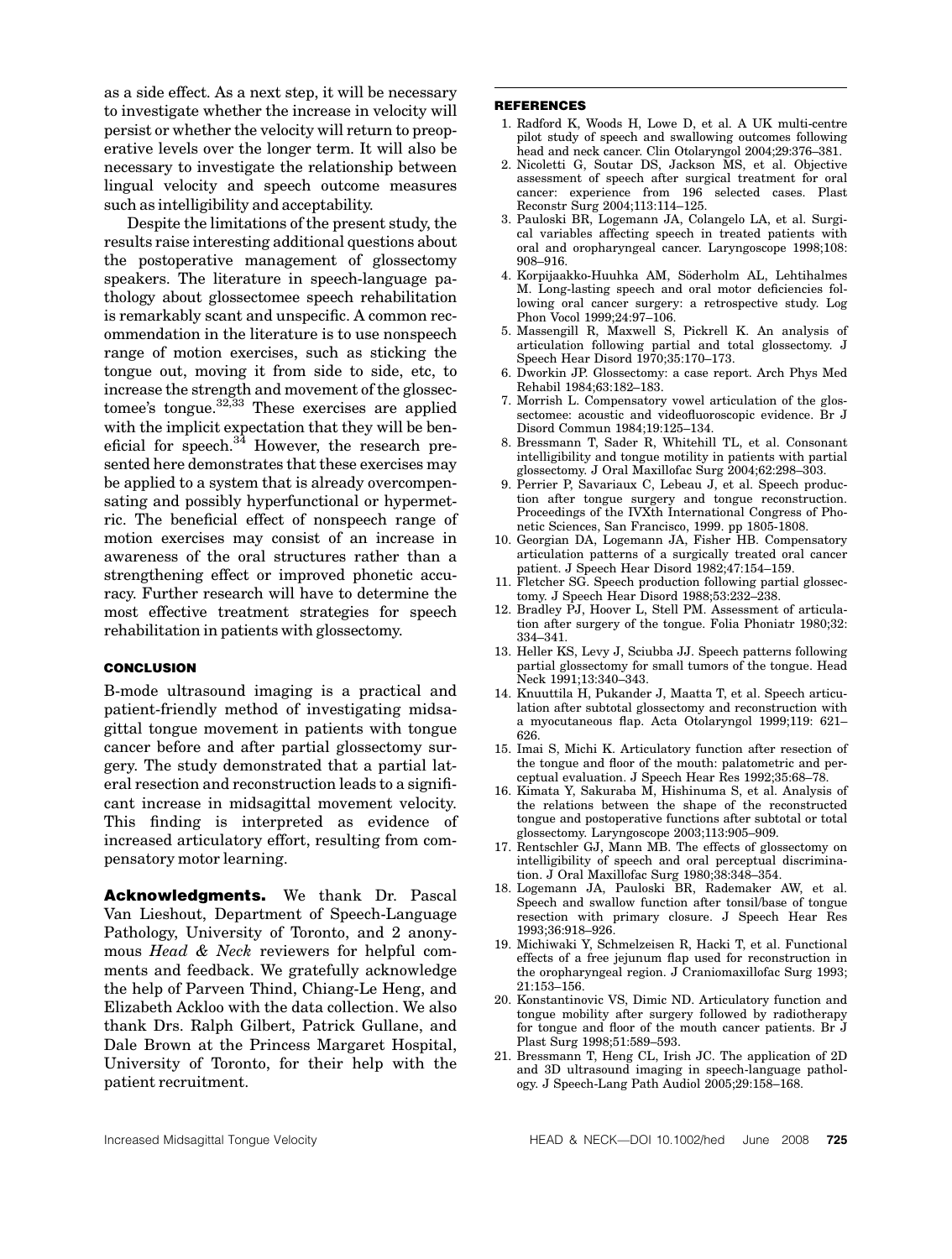- 22. Bressmann T, Thind P, Bollig CM, et al. Quantitative three-dimensional ultrasound analysis of tongue protrusion, grooving and symmetry: data from twelve normal speakers and a partial glossectomee. Clin Linguist Phon 2005;19:573–588.
- 23. Bressmann T, Ackloo E, Heng CL, et al. Quantitative three-dimensional ultrasound imaging of partially resected tongues. Otolaryngol Head Neck Surg 2007;136: 799–805.
- 24. Mackenzie-Beck J, Wrench A, Jackson M, et al. Surgical mapping and phonetic analysis in intra-oral cancer. In: Ziegler W,Deger K, editors. Clinical phonetics and linguistics. London: Whurr; 1998. pp 481–492.
- 25. Van Riper C. Speech correction: principles and methods, 4th ed. Englewood Cliffs: Prentice-Hall; 1963.
- 26. Weismer G. Philosophy of research in motor speech disorders. Clin Linguist Phon 2006;20:315–349.
- 27. Krakauer JW. Motor learning: its relevance to stroke recovery and neurorehabilitation. Curr Opin Neurol 2006; 19:84–90.
- 28. Higginson JS, Zajac FE, Neptune RR, et al. Muscle contributions to support during gait in an individual

with post-stroke hemiparesis. J Biomech 2006;39:1769– 1777.

- 29. Roby-Brami A, Feydy A, Combeaud M, et al. Motor compensation and recovery for reaching in stroke patients. Acta Neurolog Scand 2003;107:369–381.
- 30. Doyle PC. Foundations of voice and speech rehabilitation following laryngeal cancer, 1st ed. San Diego, CA: Singular Publishing; 1994.
- 31. Mosier K, Liu WC, Behin B, et al. Cortical adaptation following partial glossectomy with primary closure: implications for reconstruction of the oral tongue. Ann Otol Rhinol Laryngol 2005;114:681–687.
- 32. Appleton J, Marchin J. Working with oral cancer. Bicester: Winslow; 1995.
- 33. Leonard RJ. Characteristics of speech in speakers with glossectomy and other oral/oropharyngeal ablation. In: Bernthal JE, Bankson NW, editors. Child phonology: characteristics, assessment, and intervention with special populations. New York: Thieme Medical Publishers; 1994. pp 54-78.
- 34. Logemann JA, Pauloski BR, Rademaker AW, et al. Speech and swallowing rehabilitation for head and neck cancer patients. Oncology 1999;11:651–659.

## COMMENTARY

## Andrew D. Palmer, MS, CCC-SLP

Department of Otolaryngology–Head and Neck Surgery, Oregon Health and Science University, Portland, Oregon 97239-3098. E-mail: palmeran@ohsu.edu

The authors have used a novel method to investigate a commonly observed clinical phenomenon, namely, the recovery of quite functional speech by most individuals after hemiglossectomy. Previous studies have documented that intelligibility and precision correlate with the extent of resection.<sup>1</sup> To date, however, an explanation of how patients regain functional speech has been incomplete. Rehabilitation is frequently aimed at strengthening or improving the range of motion of the remaining tongue musculature, but the best

Correspondence to: A. D. Palmer

© 2008 Wiley Periodicals, Inc.

methodology for doing so has never been thoroughly examined. Using ultrasound of the tongue during reading tasks, the authors convincingly demonstrate that tongue function after hemiglossectomy not only approximates the speed of motion of normal speakers but actually exceeds it.

This finding, which is quite surprising in itself, raises questions about the nature of the process that patients undergo after surgery. The subjects in the study were measured at a period of only 2 months postoperatively, and therefore, one can only speculate as to whether we are seeing the product of motor-relearning and rehabilitation or the effects of functional reserve for motor speech tasks.

In the literature, there are similar types of observations with other populations. For example, Fred McConnel et al<sup>2</sup> found that individuals after

Head & Neck 30: 726-727, 2008 Published online 22 January 2008 in Wiley InterScience (www.interscience.wiley.com). DOI: 10.1002/hed.20818